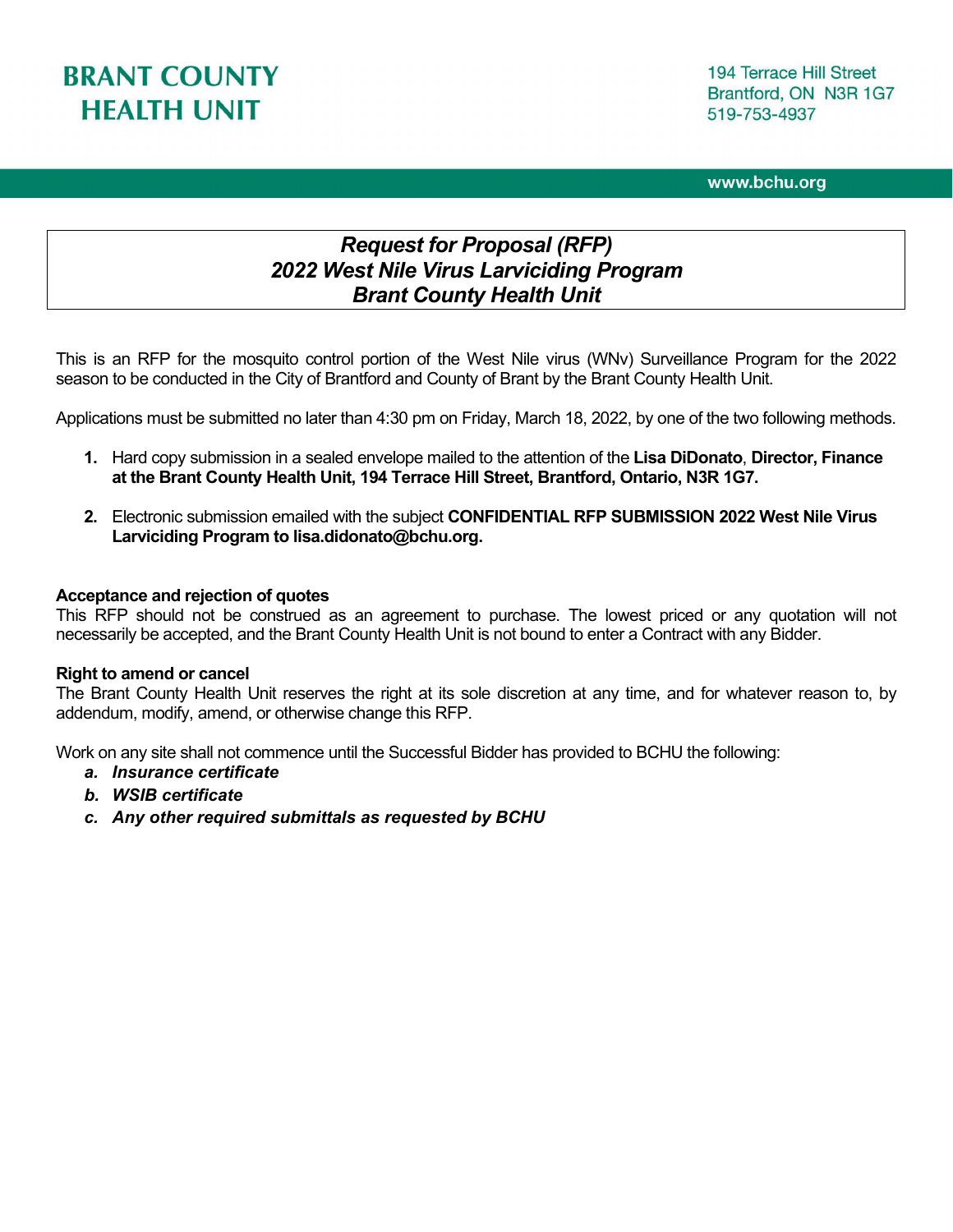## *Background*

The Brant County Health Unit (BCHU) conducts an in-house WNv surveillance program each season to monitor the levels of WNv activity within its area. In 2021, the presence of WNv activity in Ontario was confirmed through the identification of confirmed positive mosquito pools, positive birds, and positive human cases. In the BCHU area, the presence of WNv was isolated in one positive mosquito pool for the 2021 season. In 2021, BCHU did not conduct a dead bird surveillance program. The 2021 season's surveillance program did not identify a WNv human case in our area.

Larval surveillance was also conducted in-house for the 2021 season. All testing indicated the presence of the disease at a low level in the City or County.

As a result of the above findings, the BCHU is required by the Ontario Ministry of Health and Long-Term Care (MOHLTC) to conduct a preventive larviciding program to control the mosquito vectors responsible for the spread of WNv to humans, primarily the species *Culex pipiens* and *Culex restuans*. In 2021, one application of larvicide was applied to all publicly owned catch-basins in populated areas. In 2021, one application was conducted to a surface water location of three sewage lagoons using *Bacillus sphaericus.* One application was conducted to storm water management ponds using *Bacillus thuringiensis israelensis* (Bti).

#### *Scope of Work*

It is the intent that the BCHU will conduct a 2022 larviciding control program similar to that of 2021. This includes:

- 1. One larvicide application of methoprene (in the form of Altosid pellets, or other acceptable product with BCHU approval) to approximately 14,000 catch-basins. Approximately 11,000 of those catch-basins are located within the City of Brantford, while the remainders are in the populated rural areas of the County of Brant, in the towns of Paris, St. George, Mt. Pleasant, Burford, Cainsville, Farringdon Hill, Glen Morris, Middleport, Oakhill, Oakland and Scotland.
- 2. The date of the application of larvicide to the catch-basins will be determined by BCHU staff based on larval monitoring. The pesticide applicator must be able to begin application within 5 days of receiving notification from BCHU staff. Historically the initial treatment date has been around the end of June or early July. A second and third application is optional and based on seasonal requirements.
- 3. Treatment of surface water locations such as storm-water management ponds (SWM) or sewage lagoons with *Bacillus sphaericus* and *Bacillus thuringiensis israelensis* (Bti) may be required. Forty SWM ponds and three sewage lagoon locations will be monitored by BCHU staff, and treatment will only be done if BCHU staff have identified a need for it. The pesticide applicator must be able to begin application within 3 days of receiving notification from BCHU staff.
- 4. All permit applications and reports required by the Ministry of the Environment (MOE) are to be submitted by the pesticide applicator in a timely manner as needed. Mapping is available from the BCHU.
- 5. GIS shapefiles (readable by ArcGIS software) of recording treatment locations are required from the contractor at the end of the application season.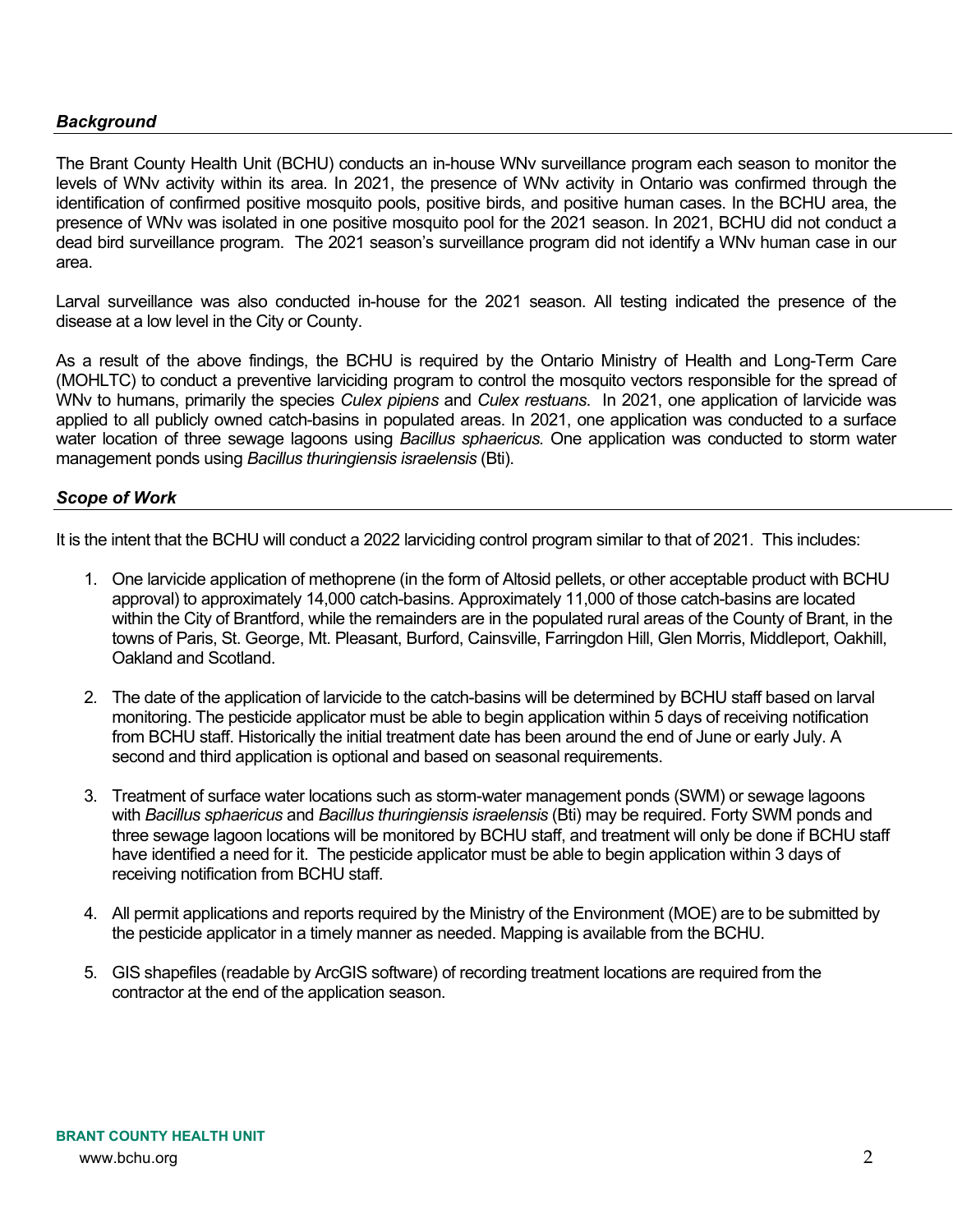# *Proposal Requirements*

Potential applicators are asked to submit a proposal outlining their approach to achieving the above requirements. All proposals should include:

- 1. Your Pesticide Applicators License number and the full name of the company as shown on your license, as issued by the Ministry of the Environment.
- 2. A current Certificate of Liability Insurance indicating the amount of coverage available for both General Liability and Pollution Liability. At least two million dollars of coverage must be provided for each category.
- 3. The cost *per catch-basin* of each application of pesticide, based on an estimate of 14,000 catch-basins to be treated once. This shall include all other costs such as application or report fees and pesticide costs.
- 4. A brief description of your plan to treat the catch-basins, and an estimate of how long you expect it to take to complete one full pesticide application to all catch-basins.
- 5. The cost *per hour* for surface water treatment with *Bacillus thuringiensis israelensis (*Bti) and *Bacillus sphaericus* (should it be required). This cost will include all related expenses such as pesticide, pre and posttreatment monitoring as required by the MOE, and any additional documentation required.
- 6. The name and contact information of a person BCHU staff can contact for further information/clarification of your proposal.
- 7. Two (2) client references, including the names and contact information.
- 8. Any other information you feel is pertinent and relevant to this matter.

# *Evaluation Criteria*

|   |                                                | Weighting % |
|---|------------------------------------------------|-------------|
|   | Company Capabilities, Resources and Experience | 35%         |
|   | Work Plan                                      | 40%         |
| J | Fee Proposal                                   | 25%         |

#### *Health and Safety Requirements*

The successful proponent shall strictly comply with the current federal, provincial, and local Health and Safety regulations and the safety policies/procedures of the BCHU.

The successful proponent shall be required to provide a copy of their WSIB certificate prior to beginning work for the BCHU.